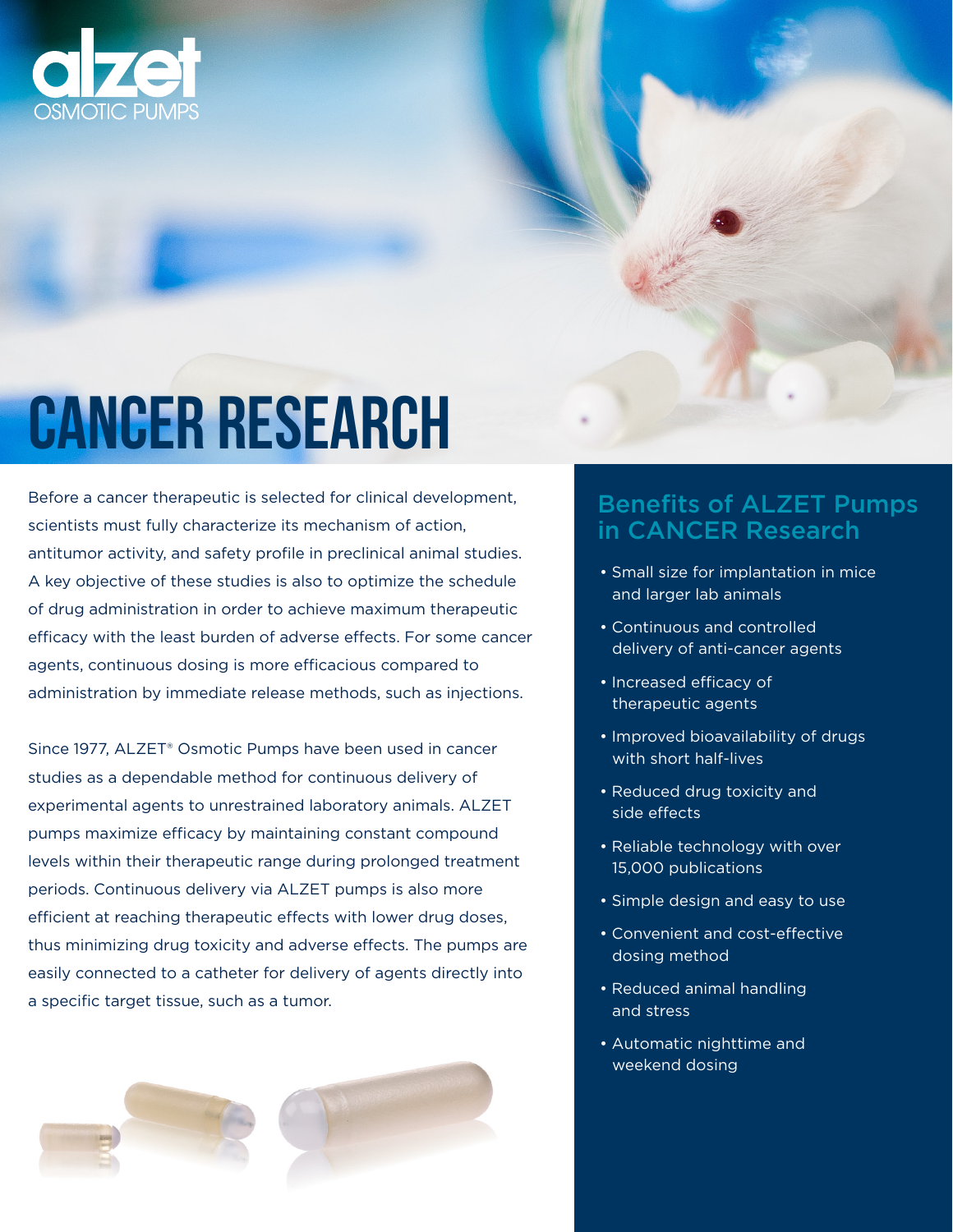## Cancer Research Applications



#### **Improve Efficacy and Lower Toxicity**

Many chemotherapeutic agents have a relatively narrow therapeutic index, defined as a small gap between the toxic and therapeutic doses. ALZET pumps deliver at continuous and controlled rates and can maintain drug levels in plasma or tissues within their therapeutic range, enabling the effects of therapeutic compounds to develop fully and reproducibly. As a result, therapeutic efficacy can be enhanced while also minimizing adverse effects.

#### **Use in Xenograft Models**

ی

ALZET pumps have been used in numerous *in vivo* cancer models to study the antiproliferative effects of agents and dosing schedules. Because the pumps are self-contained and require no handling during the infusion period, they are well suited for use in murine xenograft models in immunocompromised species such as SCID and nude rodents. They have been useful in the study of carcinomas of the breast, prostate, liver, skin, stomach and lung (small cell); sarcomas such as fibrosarcoma, Leydig cell, osteosarcoma; lymphomas including Burkitt's, EBVrelated and EL4; and leukemias including myeloid and juvenile myelomonocytic, among others.

#### **Intratumoral Delivery**

ALZET pumps can easily be connected to a catheter to enable direct delivery of anti-cancer agents into tumors. This strategy has been shown to enhance the efficacy of some chemotherapeutics since regional tumor therapy is more efficient at reaching significant therapeutic effects with lower drug doses. Furthermore, drug levels in systemic circulation are decreased, minimizing drug exposure in sensitive organs and reducing potential side effects.

#### **Measurement of Cell Proliferation**

ALZET pumps have been used successfully to measure *in vivo* cell proliferation by continuous labeling with the base analog, 5-bromo-2'-deoxyuridine (BrdU). The pumps provide a continuous dose of the labeling agent over prolonged periods of time, which is essential for accurate measurement of slowly proliferating tissues, such as tumors. Because labeling occurs around-the-clock, results yield a true summation of the proliferative response for the entire labeling period. Continuous BrdU labeling using ALZET pumps has proven to be a more sensitive, reliable and convenient method for measuring chemically-induced cell proliferation.

#### *In Vivo* **Imaging Applications**

Bioluminescence imaging (BLI) is a useful experimental technique for *in vivo* imaging of small animals. It is a powerful tool for studying and monitoring ongoing biological processes (i.e., tumor growth) over time and in the same animal. ALZET pumps are increasingly being used in BLI studies as an effective means to facilitate steady-state delivery of bioluminescent substrates, such as luciferin. The pumps provide reliable and prolonged substrate delivery, thus eliminating repetitive injections and ensuring accurate detection of *in vivo* bioluminescence. ALZET pumps can be easily adapted for compatibility with BLI equipment.

#### **Humanized Mouse Models**

With the introduction of new, highly immunodeficient mouse strains (i.e., NOD/SCID, NSG), ALZET pumps are increasingly used in cancer studies with humanized mouse models. Their automatic operation, small size and simple design make them an ideal infusion system for chronic dosing studies in these species. They offer a convenient and reliable alternative to repetitive injections. No researcher intervention is required during infusion, and animal handling is kept to a minimum to reduce the risk of infection and stress.

#### **Chronic Delivery**

Chronic administration may be necessary to evaluate the long-term efficacy of anti-cancer agents *in vivo*. ALZET pumps offer a reliable and convenient alternative to frequent injections for chronic dosing of lab animals. Steady-state levels of therapeutic agents can be maintained in tissues or plasma for up to six weeks with a single pump, and the treatment duration can be extended for multiple months through serial implantation.

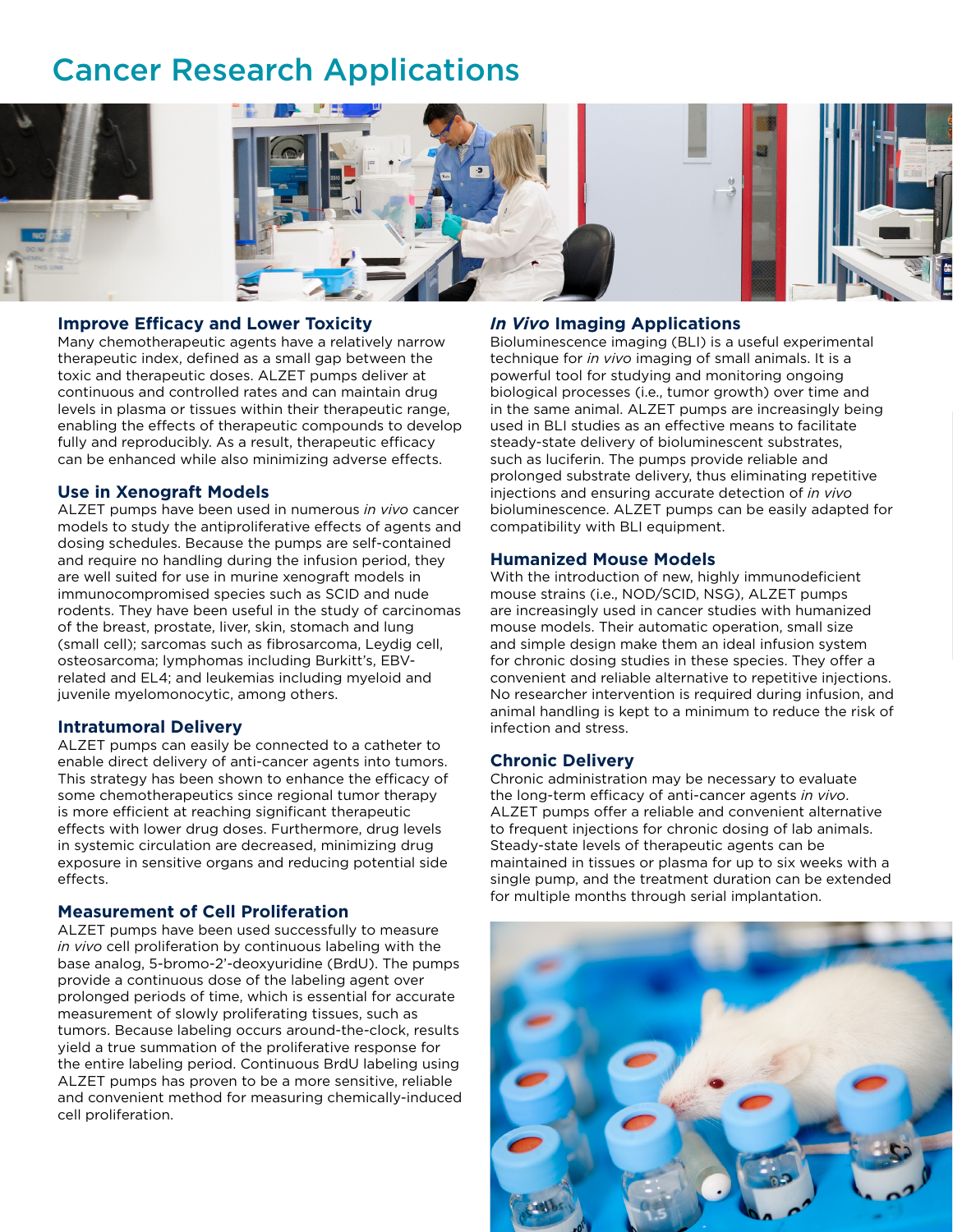## Selecting an Optimum Vehicle

The criteria for selecting a vehicle for ALZET pump infusion should include the solubility of the test compound, tissue compatibility, pH considerations for compound stability, and sterility. For many compounds soluble in aqueous media, Ringer's solution is an appropriate vehicle since it is sterile, particle- and pyrogen-free, and non-irritating.

Many anti-cancer agents, especially small molecule therapeutics, are poorly soluble in aqueous vehicles due to their hydrophobic nature. For successful delivery, such compounds must be dissolved in a non-aqueous vehicle that is compatible with the pump reservoir material and effective at preventing compound precipitation during the entire dosing period. Researchers at Elan Pharmaceuticals and Pharmacyclics Inc. reported the development of a suitable solvent composition for dissolving poorly soluble compounds for preclinical studies using ALZET pumps.

Among various solvents investigated, a vehicle formulation containing **25% PEG 300, 25% Cremophor ELP, 25% glycofurol, 15% ethanol, and 10% propylene glycol** was most effective at solubilizing two investigational compounds (ELND006 and ELN 481594) with poor aqueous solubility. This formulation was fully compatible with the ALZET pump reservoir material, and the compounds remained soluble and chemically stable throughout the administration period. Furthermore, it effectively prevented compound crystallization when in contact with an aqueous environment at the site of its release, such as *in vitro* during priming of the pump or *in vivo* at the site of pump implantation.

*Gullapalli et al. Drug Delivery, 2012; 19(5): 239–246*

### The power of continuous delivery

Injections can result in great variations in serum and tissue concentrations. Immediately after injection, compound concentrations commonly exceed effective levels, resulting in overdosing and toxicity. Rapid clearance causes periods between injections wherein the compound is absent from serum and tissues, resulting in underdosing and lack of drug effect. ALZET pumps deliver compound solutions at controlled and predictable rates, ensuring that constant and optimum levels of test agents are maintained throughout the study duration.



## Cancer Research Publications

Therapeutic antibodies, MMP inhibitors, angiogenesis modulators, cytokines, siRNAs, and oligonucleotides are all examples of agents that have been successfully delivered via ALZET pumps. Below is a list of cancer agents recently added to the ALZET bibliography. Contact us to request citations specific to your research interest.

| <b>Agent</b>                             | <b>Description</b>                                   |
|------------------------------------------|------------------------------------------------------|
| F <sub>10</sub>                          | Fluoropyrimidine polymer                             |
| KU-60019                                 | Ataxia-telangiectasia mutated (ATM) kinase inhibitor |
| gp130-Fc fusion proten                   | IL-6 trans-signaling blocker                         |
| 5-fluorocytosine                         | Fluorinated pyrimidine analogue                      |
| Therapeutic stem cells                   | Human mesenchymal stem cells                         |
| D2C7-(scdsFv)-PE38KDEL                   | Anti-EGF receptor immunotoxin                        |
| Metastin peptide derivatives             | KISS1R agonists                                      |
| AMD3465                                  | CXCR4 antagonist                                     |
| <b>CCX662</b>                            | <b>CXCR7</b> inhibitor                               |
| Alda-89                                  | Aldehyde dehydrogenase-3 (ALDH3) activator           |
| miR-21 inhibitor                         | Oligonucleotide anti-GFI1                            |
| miR-196b inhibitor                       | Oligonucleotide anti-GFI1                            |
| Valdecoxib                               | Selective COX-2 inhibitor                            |
| Parecoxib                                | Selective COX-2 inhibitor                            |
| <b>DTATEGF</b>                           | Diphtheria toxin                                     |
| 19,20-Epoxydocosapentaenoic acid         | <b>VEGF</b> inhibitor                                |
| 5-(N-ethyl-N-isopropyl)-amiloride (EIPA) | Sodium-hydrogen exchanger (NHE) inhibitor            |